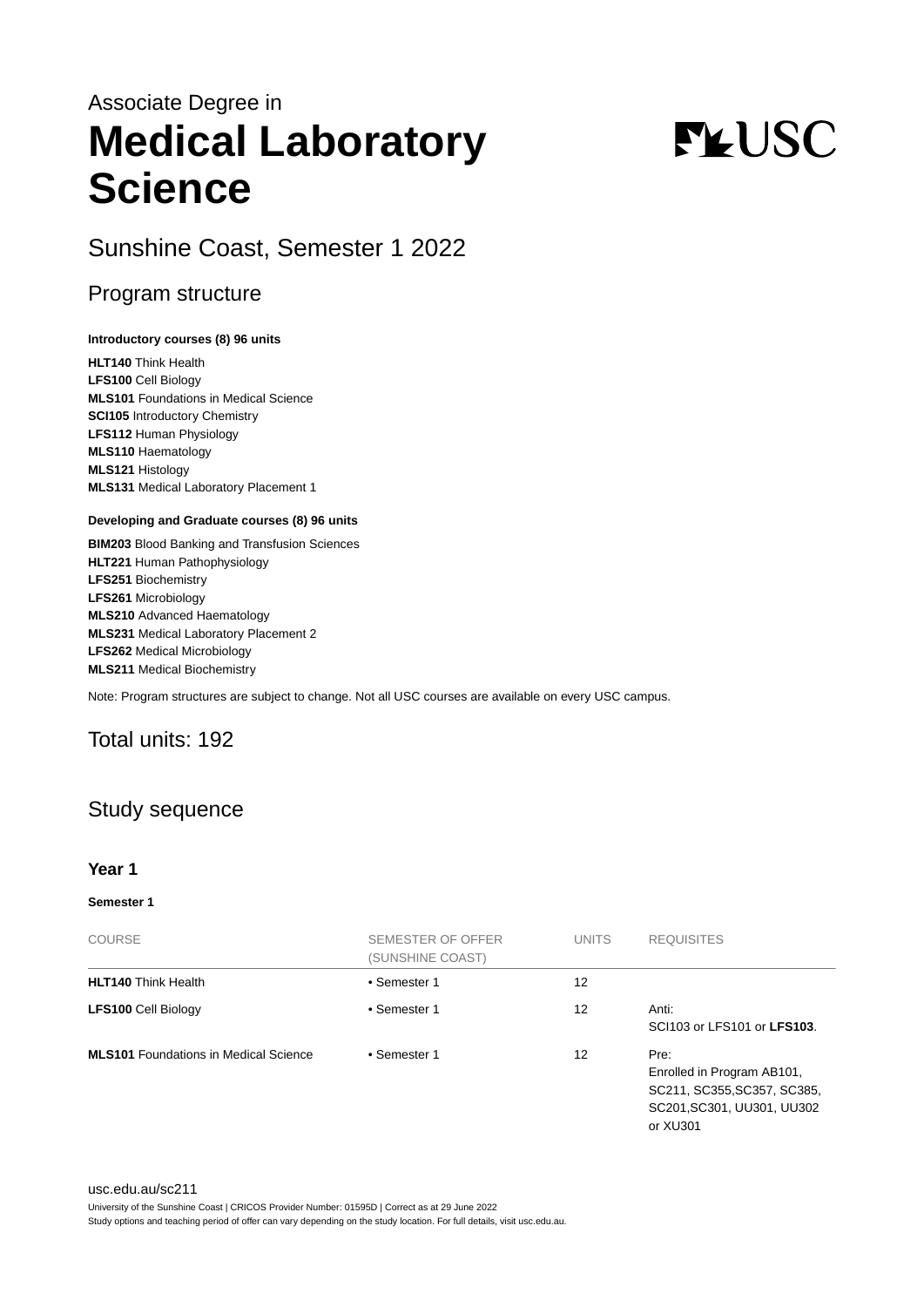| <b>SCI105</b> Introductory Chemistry         | • Semester 1, Semester 2                     | 12           | Anti:<br><b>SCI505</b>                                                          |
|----------------------------------------------|----------------------------------------------|--------------|---------------------------------------------------------------------------------|
| Semester 2                                   |                                              |              |                                                                                 |
| <b>COURSE</b>                                | <b>SEMESTER OF OFFER</b><br>(SUNSHINE COAST) | <b>UNITS</b> | <b>REQUISITES</b>                                                               |
| <b>LFS112 Human Physiology</b>               | • Semester 2                                 | 12           | Anti:<br>LFS201 or LFS202 or LFS203                                             |
| <b>MLS110 Haematology</b>                    | • Semester 2                                 | 12           | Pre:<br>Enrolled in Program SC385,<br>SC211, SC357 or SC355                     |
| <b>MLS121 Histology</b>                      | • Session 6                                  | 12           | Pre:<br><b>LFS100</b> and enrolled in<br>Program SC211 or SC385                 |
|                                              |                                              |              | Co:<br><b>LFS112</b>                                                            |
| <b>MLS131</b> Medical Laboratory Placement 1 | • Session 1, Session 5, Session 8            | 12           | Pre:<br>MLS101 and MLS110 and<br><b>MLS121</b> and enrolled in<br>Program SC211 |

### **Year 2**

#### **Semester 1**

| <b>COURSE</b>                      | <b>SEMESTER OF OFFER</b><br>(SUNSHINE COAST) | <b>UNITS</b> | <b>REQUISITES</b>                                                                                                                                               |
|------------------------------------|----------------------------------------------|--------------|-----------------------------------------------------------------------------------------------------------------------------------------------------------------|
| HLT221 Human Pathophysiology       | • Semester 1                                 | 12           | Pre:<br><b>LFS112 or HLT100 and enrolled</b><br>in Program SC211, SC304,<br>SC306, SC367, SC391, SC392,<br>SC394, SC395, SC346. AB101,<br>UU301, UU302 or XU301 |
|                                    |                                              |              | Anti:<br>LFS302 or LFS303 or NUR221<br>or PAR221                                                                                                                |
| <b>LFS251 Biochemistry</b>         | • Semester 1                                 | 12           | Pre:<br>SCI105 and (LFS100 or<br><b>LFS103)</b>                                                                                                                 |
|                                    |                                              |              | Anti:<br><b>MBT251</b>                                                                                                                                          |
| <b>LFS261 Microbiology</b>         | • Semester 1                                 | 12           | Pre:<br>SCI103 or LFS100 or LFS103<br>or AB101, UU301 or XU301                                                                                                  |
|                                    |                                              |              | Anti:<br>MEP263 or MBT263                                                                                                                                       |
| <b>MLS210</b> Advanced Haematology | • Semester 1                                 | 12           | Pre:<br><b>MLS110</b> and enrolled in                                                                                                                           |

[usc.edu.au/sc211](https://www.usc.edu.au/sc211) University of the Sunshine Coast | CRICOS Provider Number: 01595D | Correct as at 29 June 2022 Study options and teaching period of offer can vary depending on the study location. For full details, visit usc.edu.au.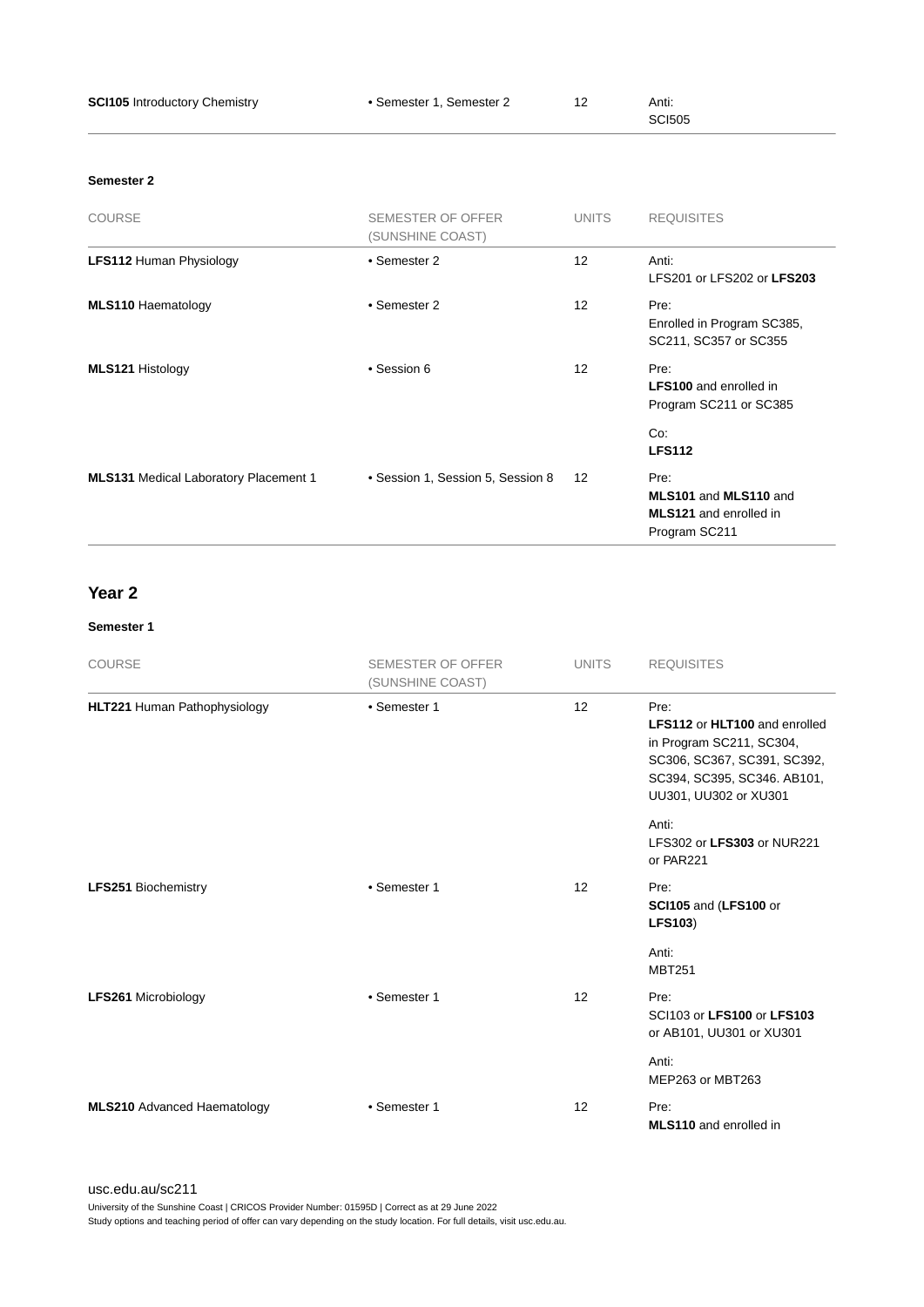#### **Semester 2**

| <b>COURSE</b>                                           | SEMESTER OF OFFER<br>(SUNSHINE COAST) | <b>UNITS</b>      | <b>REQUISITES</b>                                                                    |
|---------------------------------------------------------|---------------------------------------|-------------------|--------------------------------------------------------------------------------------|
| <b>MLS231</b> Medical Laboratory Placement 2            | • Session 1, Session 5, Session 8     | $12 \overline{ }$ | Pre:<br><b>MLS131</b> and enrolled in<br>Program SC211                               |
| <b>BIM203</b> Blood Banking and Transfusion<br>Sciences | • Semester 2                          | 12                | Pre:<br><b>LFS112 and MLS110 and</b><br>enrolled in Program SC211,<br>SC355 or SC357 |
|                                                         |                                       |                   | Anti:<br><b>MLS212</b>                                                               |
| <b>LFS262 Medical Microbiology</b>                      | • Semester 2                          | 12                | Pre:<br>MBT263 or LFS261 or MEP263                                                   |
|                                                         |                                       |                   | Anti:<br>MEP252 or MEP253 or<br><b>MBT253</b>                                        |
| <b>MLS211 Medical Biochemistry</b>                      | • Semester 2                          | $12 \overline{ }$ | Pre:<br><b>LFS251</b>                                                                |

Students should note the Medical Laboratory Placement courses (**MLS131** and **MLS231**) will be offered in a variety of sessions to allow for flexibility with available industry placements.

## Program requirements and notes

#### **Program requirements**

In order to graduate you must:

- Successfully complete 192 units as outlined in the Program Structure
- Complete no more than 10 introductory level (100) coded courses.

In order to commence industry placement you must:

- Before undertaking industry placement courses, students must provide proof of vaccination against Hepatitis B, Measles, Mumps, Rubella, Pertussis and Varicella (Chickenpox).
- Have a National Criminal History check (by Queensland Police Service or other state/territory authority).
- Hold a valid USC Blue Card for working with children.
- Students must undertake mandatory online orientation courses for the organisations where they will be placed, and will be required to sign a confidentiality agreement regarding patient information.
- Students will be required to complete placement(s) in rural/regional locations. Students will be required to fund the cost for travel, accommodation, fuel etc. associated with placement. USC scholarships and bursaries are available for students to apply to supplement these costs.

For information about how to complete Post-admission requirements, visit Medical Laboratory Science (Placements) - Mandatory requirements.

#### **Program notes**

• Follow the program structure for your year and semester of commencement unless advised otherwise

#### [usc.edu.au/sc211](https://www.usc.edu.au/sc211)

University of the Sunshine Coast | CRICOS Provider Number: 01595D | Correct as at 29 June 2022 Study options and teaching period of offer can vary depending on the study location. For full details, visit usc.edu.au.